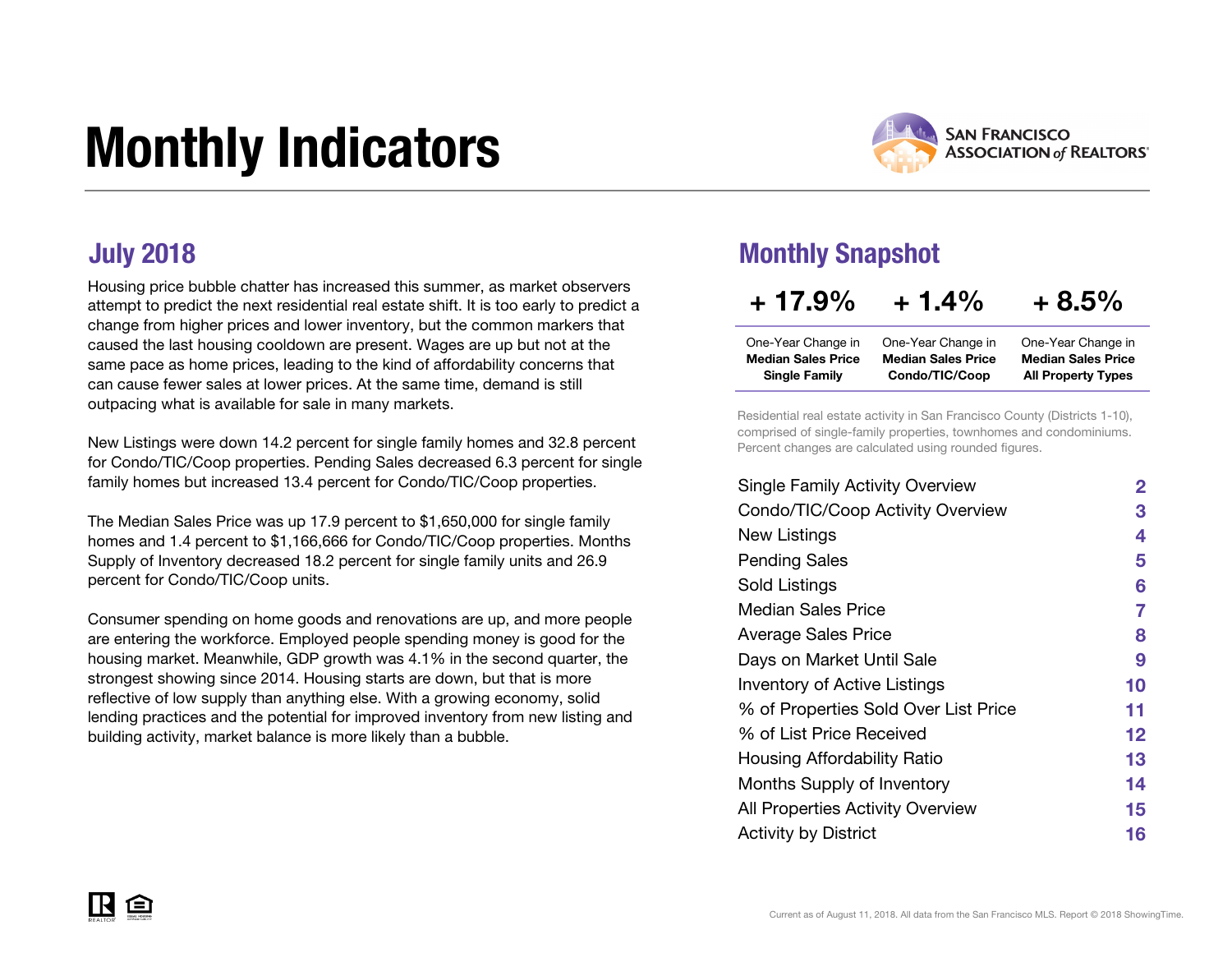### Single Family Activity Overview

Key metrics by report month and for year-to-date (YTD) starting from the first of the year.



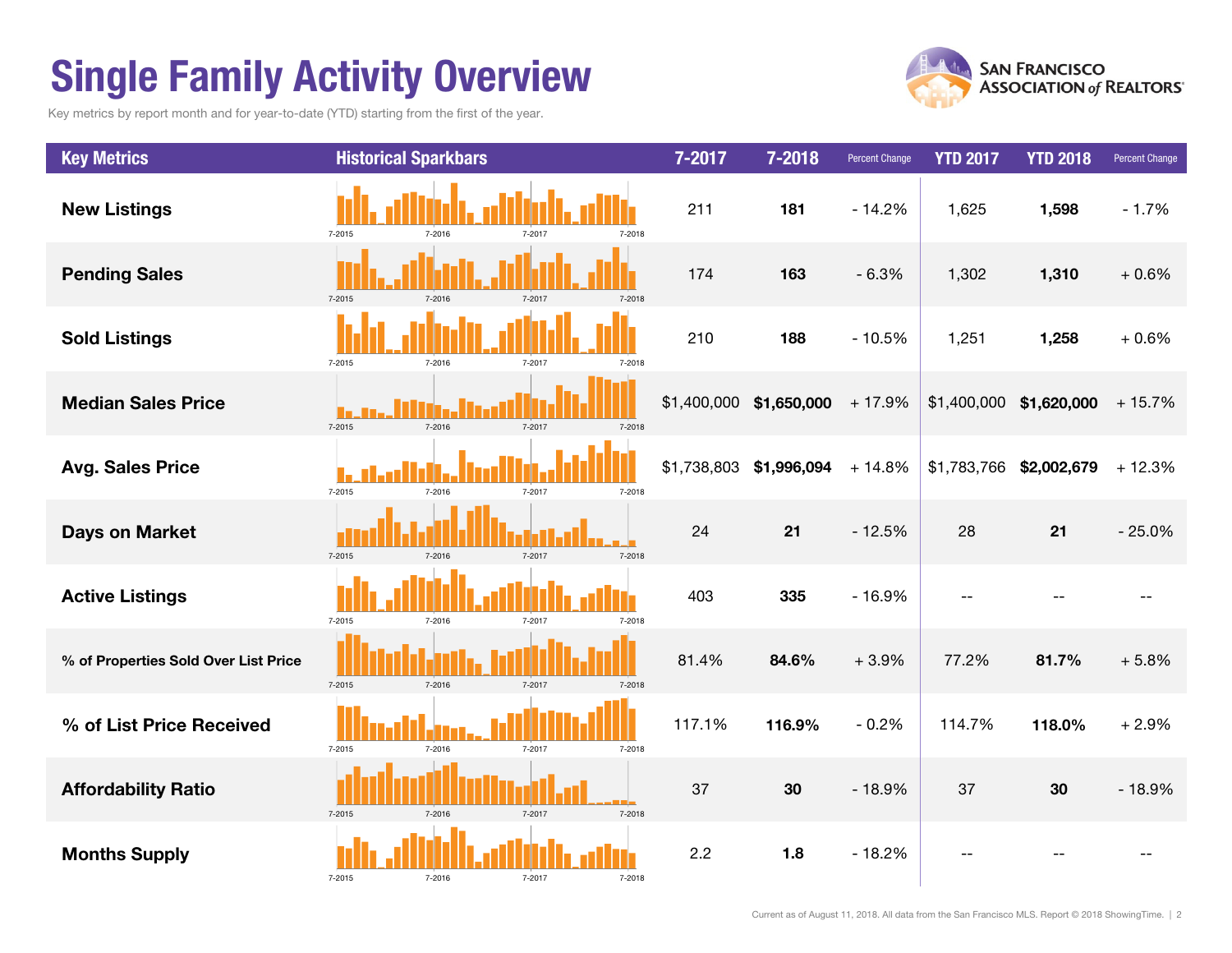### Condo/TIC/Coop Activity Overview

Key metrics by report month and for year-to-date (YTD) starting from the first of the year.



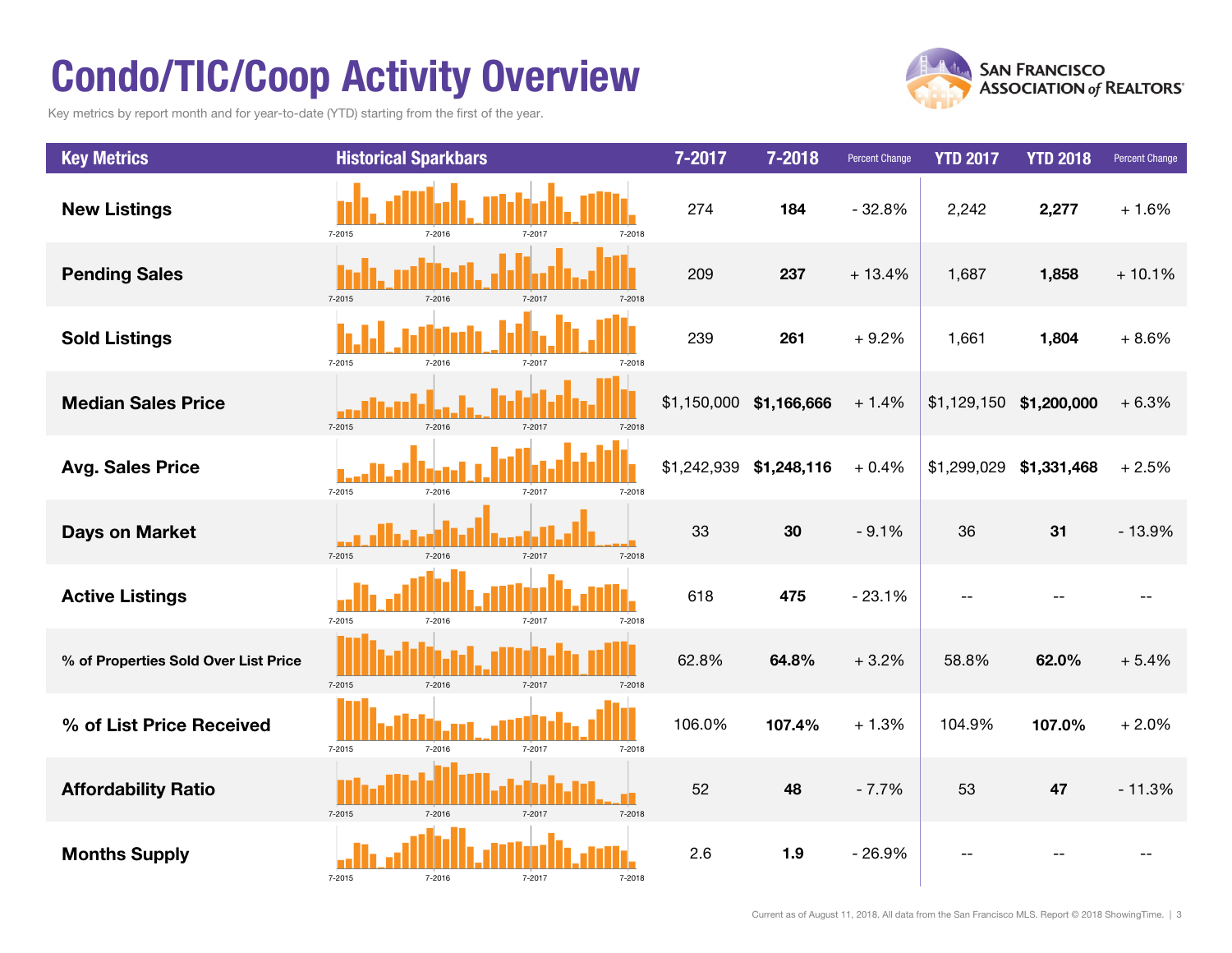### New Listings

A count of the properties that have been newly listed on the market in a given month.





| <b>New Listings</b> | Single<br>Family | Year-Over-Year<br>Change | Condo/TIC/<br>Coop | Year-Over-Year<br>Change |
|---------------------|------------------|--------------------------|--------------------|--------------------------|
| Aug-2017            | 213              | $+5.4%$                  | 293                | $+2.4%$                  |
| Sep-2017            | 300              | $-13.5\%$                | 439                | $+0.9\%$                 |
| Oct-2017            | 239              | $+7.7%$                  | 329                | $+9.7%$                  |
| Nov-2017            | 145              | $+5.1\%$                 | 209                | $+31.4%$                 |
| Dec-2017            | 78               | $+11.4%$                 | 129                | $+7.5%$                  |
| Jan-2018            | 188              | $+5.6%$                  | 337                | $+2.4%$                  |
| Feb-2018            | 204              | $+9.1%$                  | 353                | $+7.0%$                  |
| Mar-2018            | 272              | $-1.8%$                  | 370                | $+5.7%$                  |
| Apr-2018            | 261              | $+5.7%$                  | 366                | $+28.4%$                 |
| May-2018            | 264              | -8.0%                    | 353                | $-2.2\%$                 |
| Jun-2018            | 228              | $-4.2\%$                 | 314                | $+0.3\%$                 |
| <b>Jul-2018</b>     | 181              | $-14.2%$                 | 184                | $-32.8%$                 |
| 12-Month Avg        | 214              | $-1.2%$                  | 306                | $+3.8%$                  |

#### Historical New Listings by Month

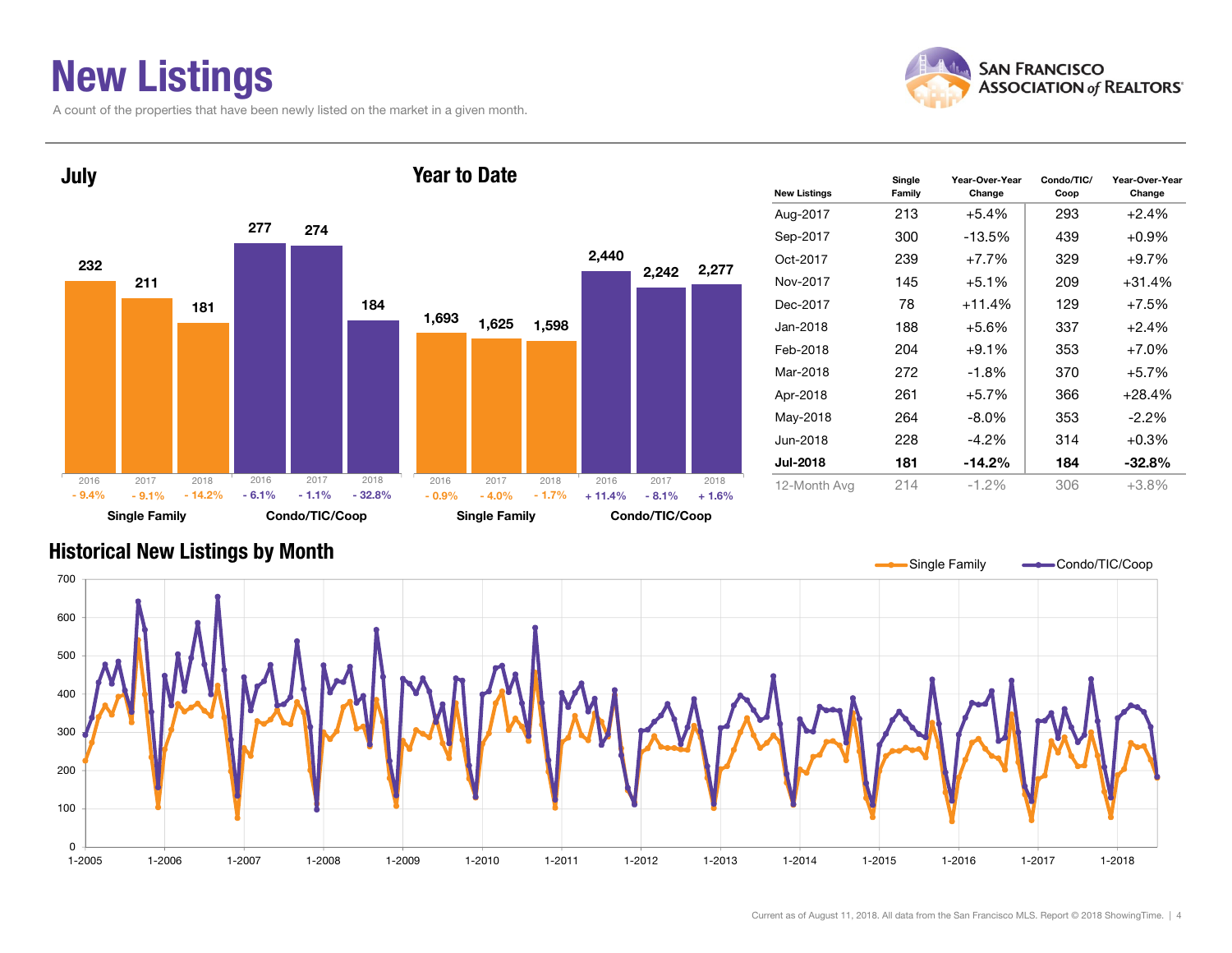### Pending Sales

A count of the properties on which offers have been accepted in a given month.



Year-Over-Year Change



#### Historical Pending Sales by Month

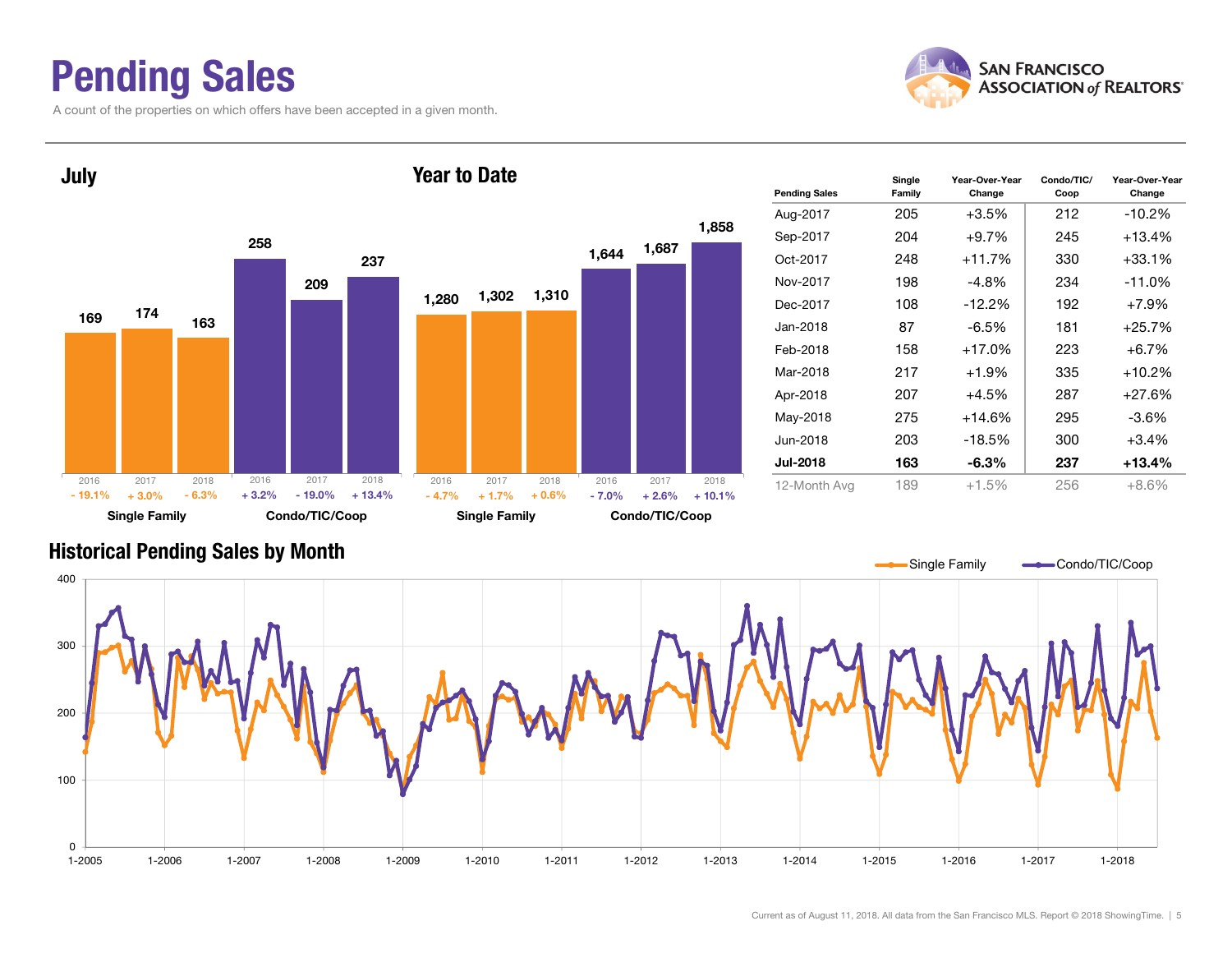## Sold Listings

A count of the actual sales that closed in a given month.





| <b>Sold Listings</b> | Single<br>Family | Year-Over-Year<br>Change | Condo/TIC/<br>Coop | Year-Over-Year<br>Change |  |  |
|----------------------|------------------|--------------------------|--------------------|--------------------------|--|--|
| Aug-2017             | 212              | $+11.0%$                 | 219                | $-15.4%$                 |  |  |
| Sep-2017             | 177              | $-0.6%$                  | 175                | $-25.2\%$                |  |  |
| Oct-2017             | 233              | $+2.6%$                  | 311                | $+31.8%$                 |  |  |
| Nov-2017             | 245              | $+18.9%$                 | 278                | $+5.7%$                  |  |  |
| Dec-2017             | 149              | $-25.5%$                 | 250                | $+5.0%$                  |  |  |
| Jan-2018             | 95               | $-10.4%$                 | 149                | $-0.7%$                  |  |  |
| Feb-2018             | 107              | $-3.6%$                  | 201                | $+28.0%$                 |  |  |
| Mar-2018             | 200              | $+15.6%$                 | 289                | $+0.7%$                  |  |  |
| Apr-2018             | 191              | $-5.9\%$                 | 295                | $+27.2%$                 |  |  |
| May-2018             | 246              | $+12.8%$                 | 311                | $+14.3%$                 |  |  |
| Jun-2018             | 231              | $+0.4%$                  | 298                | $-8.0\%$                 |  |  |
| <b>Jul-2018</b>      | 188              | $-10.5%$                 | 261                | $+9.2%$                  |  |  |
| 12-Month Avg         | 190              | $+0.9%$                  | 253                | $+5.1%$                  |  |  |

#### Historical Sold Listings by Month

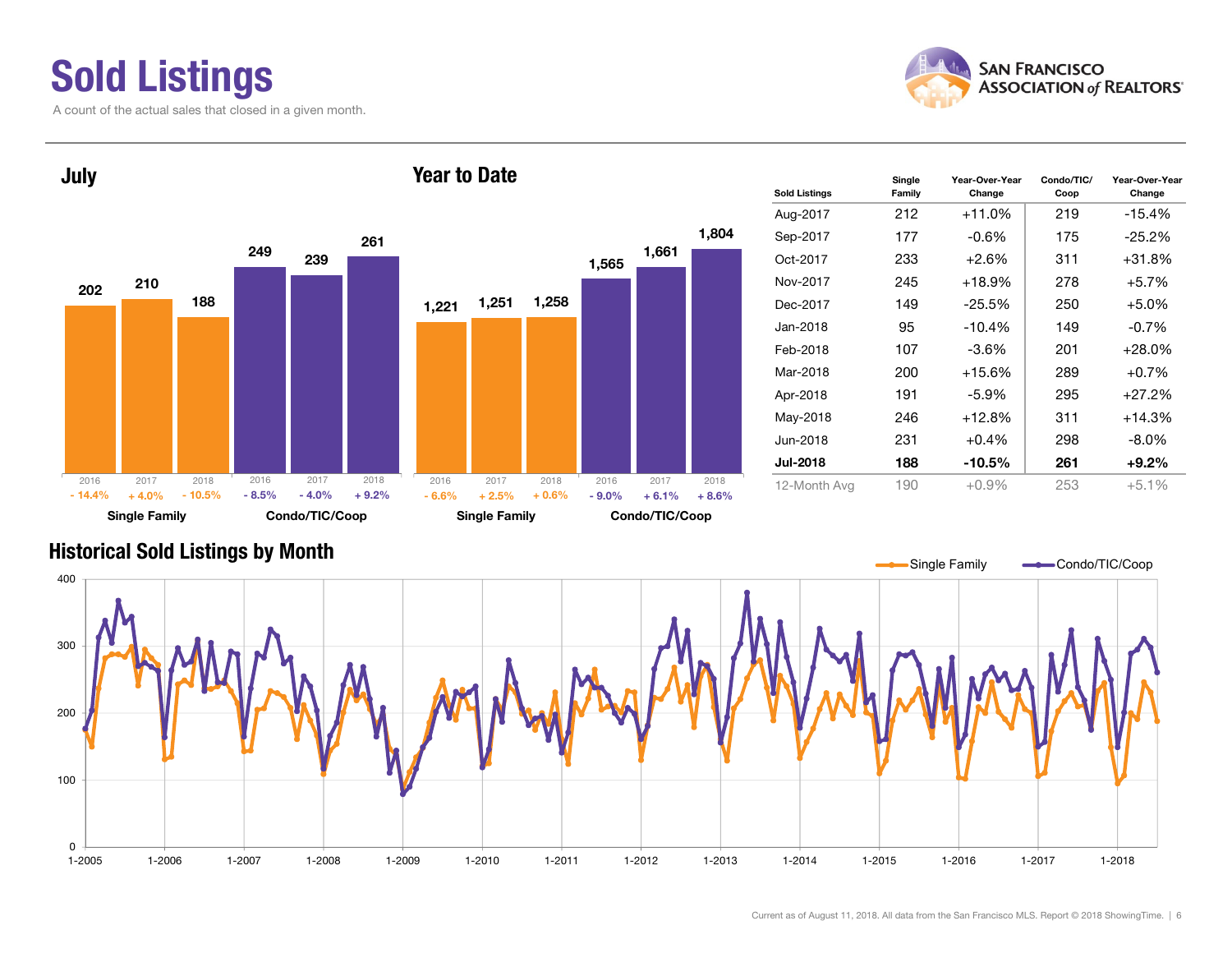#### Median Sales Price

Point at which half of the sales sold for more and half sold for less, not accounting for seller concessions, in a given month.





| <b>Median Sales Price</b> | Single<br>Family | Year-Over-Year<br>Change | Condo/TIC/<br>Coop | Year-Over-Year<br>Change |  |
|---------------------------|------------------|--------------------------|--------------------|--------------------------|--|
| Aug-2017                  | \$1,377,500      | $+10.2%$                 | \$1,175,000        | $+10.8%$                 |  |
| Sep-2017                  | \$1,320,000      | $+8.5%$                  | \$1,095,000        | $+7.1%$                  |  |
| Oct-2017                  | \$1,575,000      | $+12.5%$                 | \$1,140,000        | $+0.2%$                  |  |
| Nov-2017                  | \$1,495,000      | $+10.5%$                 | \$1,237,500        | +17.0%                   |  |
| Dec-2017                  | \$1,450,000      | $+11.4%$                 | \$1,120,000        | $+10.8%$                 |  |
| Jan-2018                  | \$1,330,000      | $+6.4%$                  | \$1,100,000        | $+10.0\%$                |  |
| Feb-2018                  | \$1,700,000      | $+31.8%$                 | \$1,076,000        | $-9.2\%$                 |  |
| Mar-2018                  | \$1,687,500      | $+25.0%$                 | \$1,250,000        | $+9.9%$                  |  |
| Apr-2018                  | \$1,650,000      | $+19.6%$                 | \$1,250,000        | $+13.6%$                 |  |
| May-2018                  | \$1,608,775      | $+9.1%$                  | \$1,265,000        | $+8.2%$                  |  |
| Jun-2018                  | \$1,625,000      | $+11.2%$                 | \$1,175,750        | $+4.5%$                  |  |
| <b>Jul-2018</b>           | \$1,650,000      | $+17.9%$                 | \$1,166,666        | $+1.4%$                  |  |
| 12-Month Avg*             | \$1,550,000      | +14.8%                   | \$1,180,500        | $+7.3%$                  |  |

#### Historical Median Sales Price by Month

\* Median Sales Price for all properties from August 2017 through July 2018. This is not the average of the individual figures above.

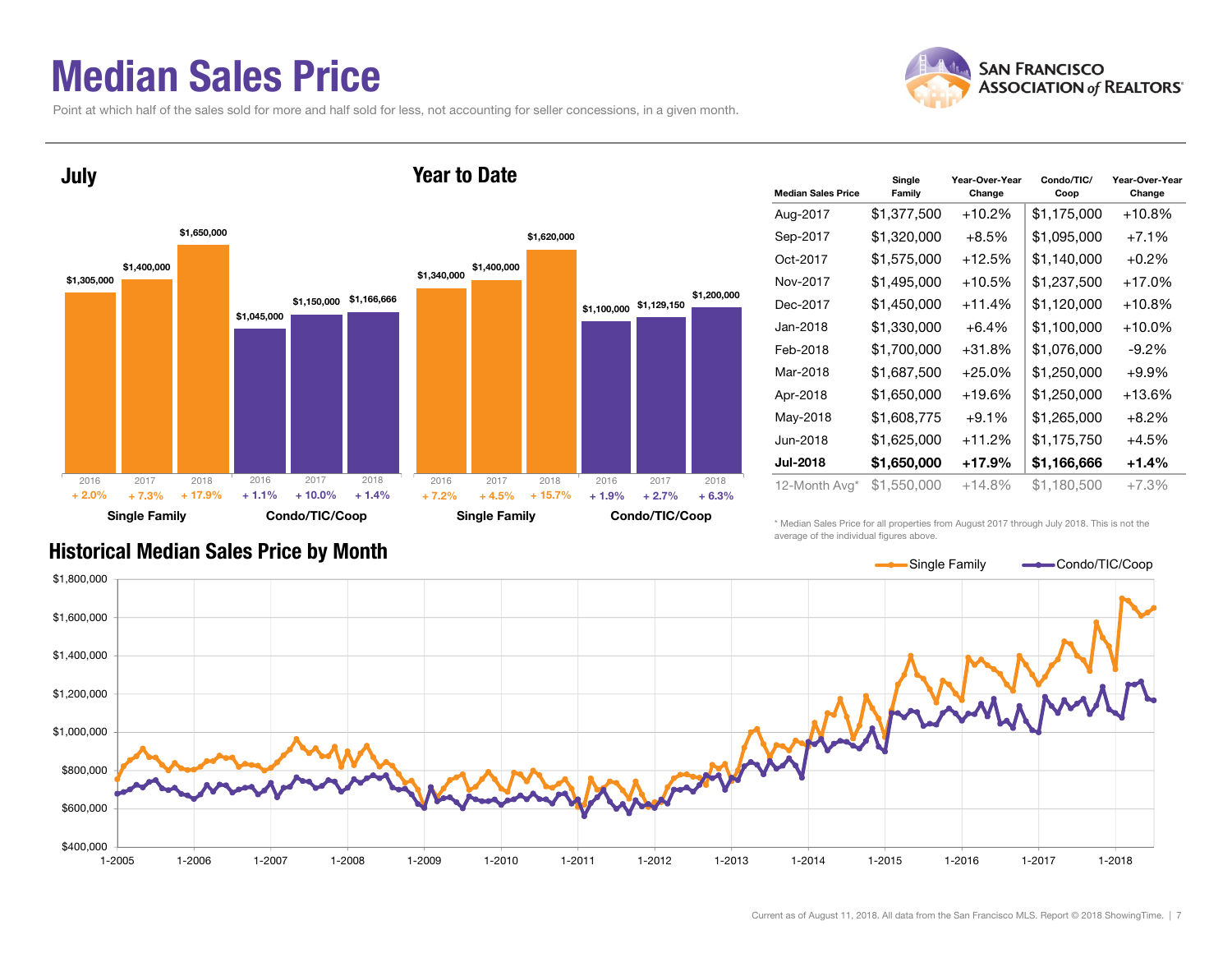#### Average Sales Price

Average sales price for all closed sales, not accounting for seller concessions, in a given month.





| Avg. Sales Price | Single<br>Family | Year-Over-Year<br>Change | Condo/TIC/<br>Coop | Year-Over-Year<br>Change |  |  |
|------------------|------------------|--------------------------|--------------------|--------------------------|--|--|
| Aug-2017         | \$1,567,141      | $+2.0%$                  | \$1,269,212        | $+3.3%$                  |  |  |
| Sep-2017         | \$1,611,232      | $+8.3\%$                 | \$1,217,558        | $+0.7\%$                 |  |  |
| Oct-2017         | \$2,007,445      | $+0.4%$                  | \$1,275,773        | $+0.9%$                  |  |  |
| Nov-2017         | \$1,755,315      | $-0.7%$                  | \$1,386,511        | $+21.6%$                 |  |  |
| Dec-2017         | \$1,908,433      | $+15.1%$                 | \$1,263,727        | $+1.1%$                  |  |  |
| Jan-2018         | \$1,787,311      | $+9.4%$                  | \$1,321,377        | $+13.7%$                 |  |  |
| Feb-2018         | \$2,107,409      | $+25.1%$                 | \$1.263.105        | -7.0%                    |  |  |
| Mar-2018         | \$1,949,493      | $+3.1%$                  | \$1,371,131        | $+6.9%$                  |  |  |
| Apr-2018         | \$2,202,113      | $+17.1%$                 | \$1,335,718        | $+3.0%$                  |  |  |
| May-2018         | \$1,989,439      | $+8.4\%$                 | \$1,400,393        | $+4.0\%$                 |  |  |
| Jun-2018         | \$1,943,346      | $+12.5%$                 | \$1,341,024        | $-0.8%$                  |  |  |
| <b>Jul-2018</b>  | \$1,996,094      | $+14.8\%$                | \$1,248,116        | $+0.4\%$                 |  |  |
| 12-Month Avg*    | \$1,899,268      | $+8.6%$                  | \$1,314,174        | $+4.0%$                  |  |  |

#### Historical Average Sales Price by Month

\* Avg. Sales Price for all properties from August 2017 through July 2018. This is not the average of the individual figures above.

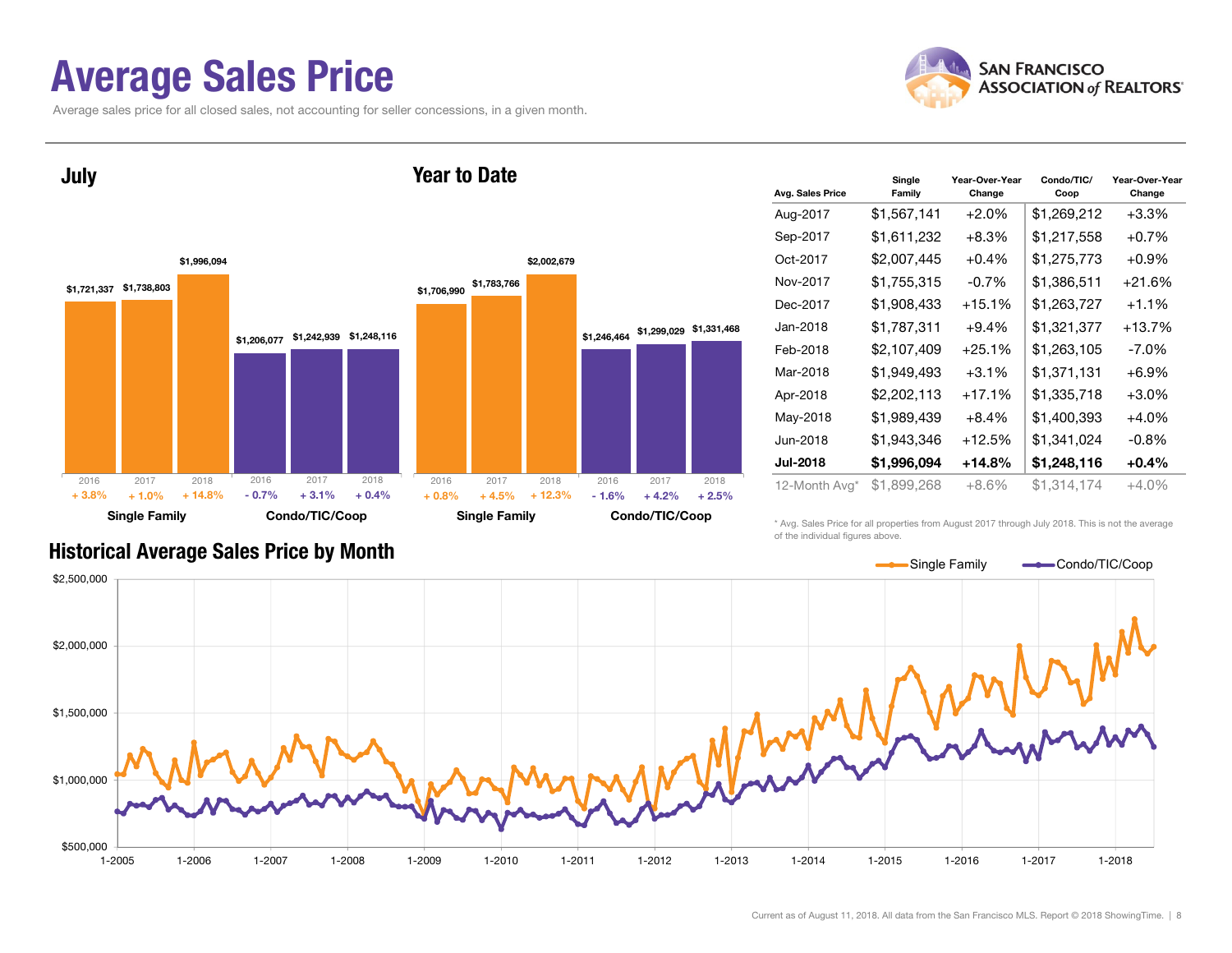### Days on Market Until Sale

Average number of days between when a property is listed and when an offer is accepted in a given month.





| Days on Market  | Single<br>Family | Year-Over-Year<br>Change | Condo/TIC/<br>Coop | Year-Over-Year<br>Change |
|-----------------|------------------|--------------------------|--------------------|--------------------------|
| Aug-2017        | 27               | $-18.2%$                 | 41                 | $-10.9%$                 |
| Sep-2017        | 28               | $-31.7%$                 | 42                 | $+5.0%$                  |
| Oct-2017        | 23               | $-14.8%$                 | 31                 | $-8.8\%$                 |
| Nov-2017        | 26               | $-31.6%$                 | 35                 | $-12.5%$                 |
| Dec-2017        | 28               | $-31.7%$                 | 45                 | $-6.3\%$                 |
| Jan-2018        | 33               | $-21.4%$                 | 55                 | $-6.8\%$                 |
| Feb-2018        | 22               | -35.3%                   | 37                 | $+2.8%$                  |
| Mar-2018        | 22               | $-29.0\%$                | 26                 | $-18.8%$                 |
| Apr-2018        | 18               | $-30.8%$                 | 26                 | $-18.8%$                 |
| May-2018        | 20               | $-16.7%$                 | 27                 | $-18.2%$                 |
| Jun-2018        | 18               | $-33.3\%$                | 27                 | $-27.0%$                 |
| <b>Jul-2018</b> | 21               | -12.5%                   | 30                 | $-9.1\%$                 |
| 12-Month Avg*   | 23               | $-26.4%$                 | 34                 | $-12.7%$                 |

#### Historical Days on Market Until Sale by Month

\* Days on Market for all properties from August 2017 through July 2018. This is not the average of the individual figures above.

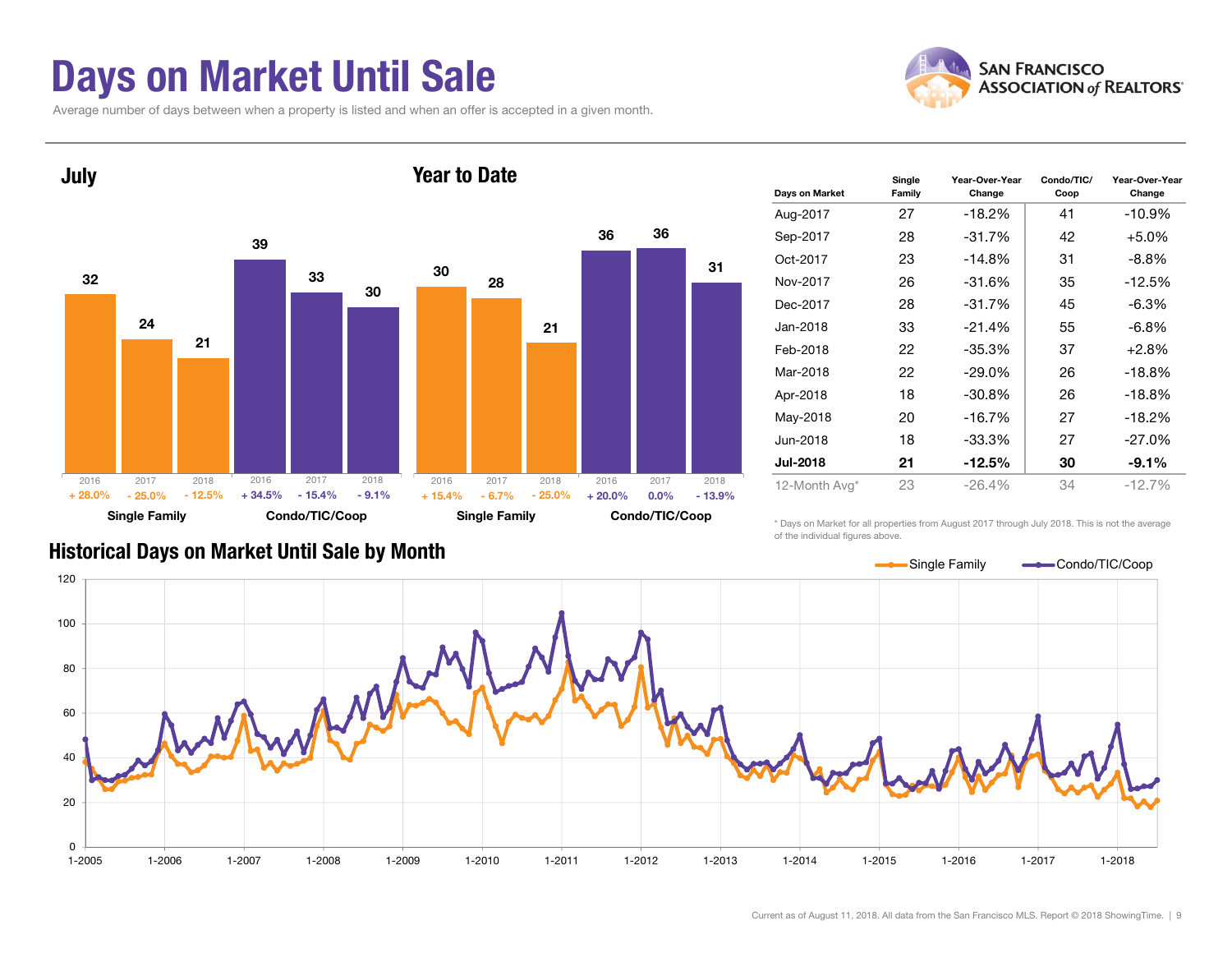### Inventory of Active Listings

The number of properties available for sale in active status at the end of a given month.





| <b>Active Listings</b> | Single<br>Family | Year-Over-Year<br>Change | Condo/TIC/<br>Coop | Year-Over-Year<br>Change |
|------------------------|------------------|--------------------------|--------------------|--------------------------|
| Aug-2017               | 381              | $-8.4\%$                 | 625                | $-9.2%$                  |
| Sep-2017               | 444              | -16.4%                   | 772                | $-7.0\%$                 |
| Oct-2017               | 410              | -16.5%                   | 707                | $-12.3%$                 |
| Nov-2017               | 332              | $-13.8%$                 | 611                | $+2.2%$                  |
| Dec-2017               | 227              | $-13.4%$                 | 423                | $+2.2%$                  |
| Jan-2018               | 319              | $-2.1%$                  | 552                | $-2.3\%$                 |
| Feb-2018               | 349              | $-3.6\%$                 | 637                | $-0.3\%$                 |
| Mar-2018               | 387              | $-2.3%$                  | 624                | $-3.0\%$                 |
| Apr-2018               | 413              | $-2.6\%$                 | 660                | $+0.3\%$                 |
| May-2018               | 377              | -13.9%                   | 664                | $-1.5%$                  |
| Jun-2018               | 366              | $-7.8\%$                 | 605                | $-3.8%$                  |
| <b>Jul-2018</b>        | 335              | -16.9%                   | 475                | $-23.1%$                 |
| 12-Month Avg*          | 362              | $-10.2%$                 | 613                | $-5.2\%$                 |

#### Historical Inventory of Active Listings by Month

\* Active Listings for all properties from August 2017 through July 2018. This is not the average of the individual figures above.

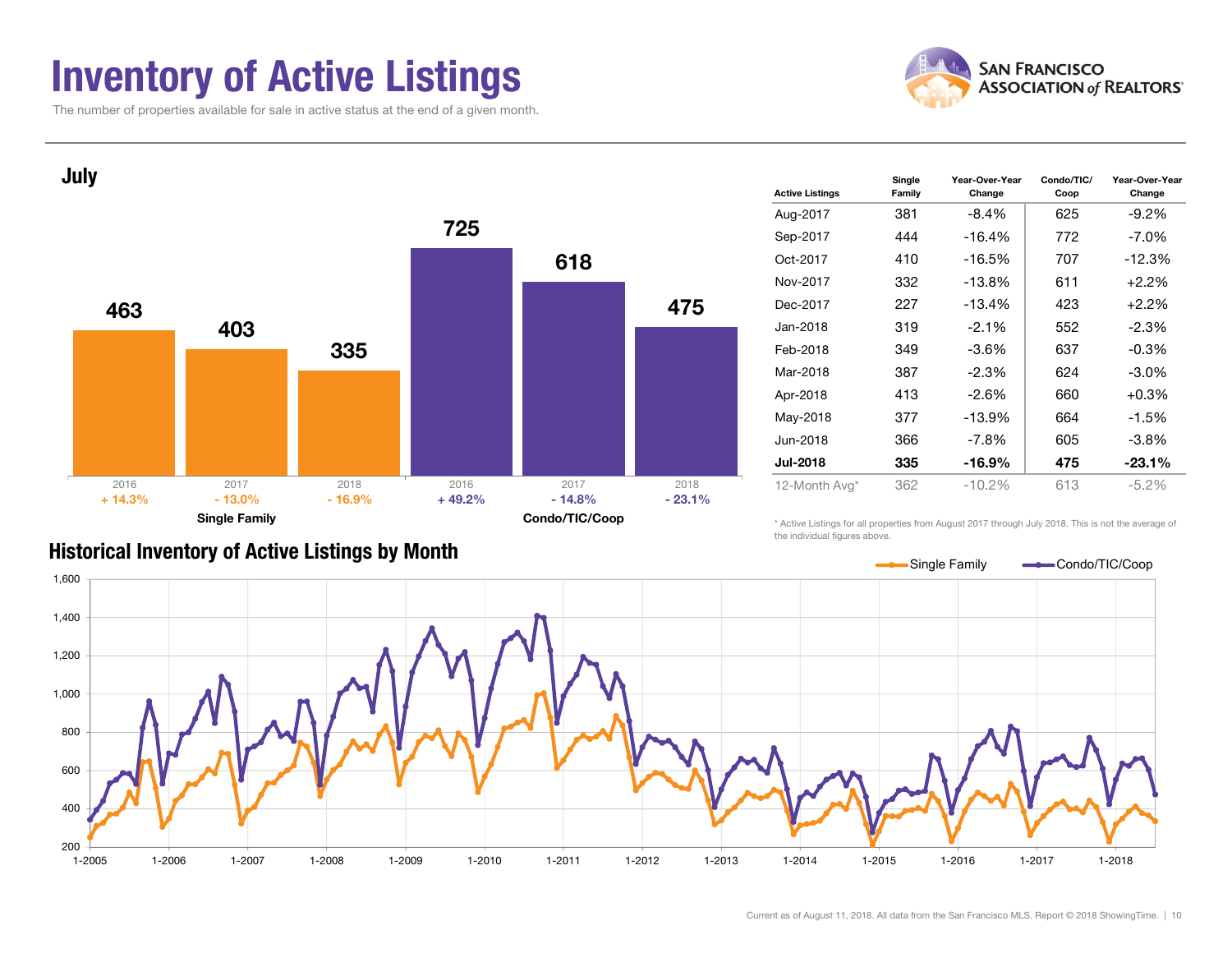### % of Properties Sold Over List Price

**SAN FRANCISCO ASSOCIATION of REALTORS'** 

Percentage found when dividing the number of properties sold by properties sold over its original list price, not accounting for seller concessions.



| % of Properties<br>Sold Over List Price | Single<br>Family | Year-Over-Year<br>Change | Condo/TIC/<br>Coop | Year-Over-Year<br>Change |
|-----------------------------------------|------------------|--------------------------|--------------------|--------------------------|
| Aug-2017                                | 78.8%            | $+3.8%$                  | 60.7%              | +21.9%                   |
| Sep-2017                                | 85.9%            | $+10.8%$                 | 53.1%              | $-9.2\%$                 |
| Oct-2017                                | 83.7%            | $+6.1%$                  | 66.6%              | $+23.8%$                 |
| Nov-2017                                | 80.8%            | $+11.0%$                 | 58.3%              | -7.6%                    |
| Dec-2017                                | 73.2%            | $+6.1%$                  | 54.4%              | $+28.3%$                 |
| Jan-2018.                               | 70.5%            | $+13.2%$                 | 33.6%              | $-13.2\%$                |
| Feb-2018                                | 80.4%            | $+2.6%$                  | 58.7%              | $+2.4%$                  |
| Mar-2018                                | 77.5%            | $+3.9\%$                 | 59.2%              | $-4.5%$                  |
| Apr-2018                                | 77.5%            | $+0.3%$                  | 66.8%              | $+7.6%$                  |
| May-2018                                | 85.0%            | $+7.7\%$                 | 67.8%              | +11.1%                   |
| Jun-2018                                | 88.3%            | $+10.4%$                 | 68.1%              | +16.2%                   |
| <b>Jul-2018</b>                         | 84.6%            | +3.9%                    | 64.8%              | $+3.2\%$                 |
| 12-Month Avg                            | 81.3%            | +6.8%                    | 60.9%              | $+7.6%$                  |

#### Historical % of Properties Sold Over List Price by Month

\* % of Properties Sold Over List Price for all properties from August 2017 through July 2018. This is not the average of the individual figures above.

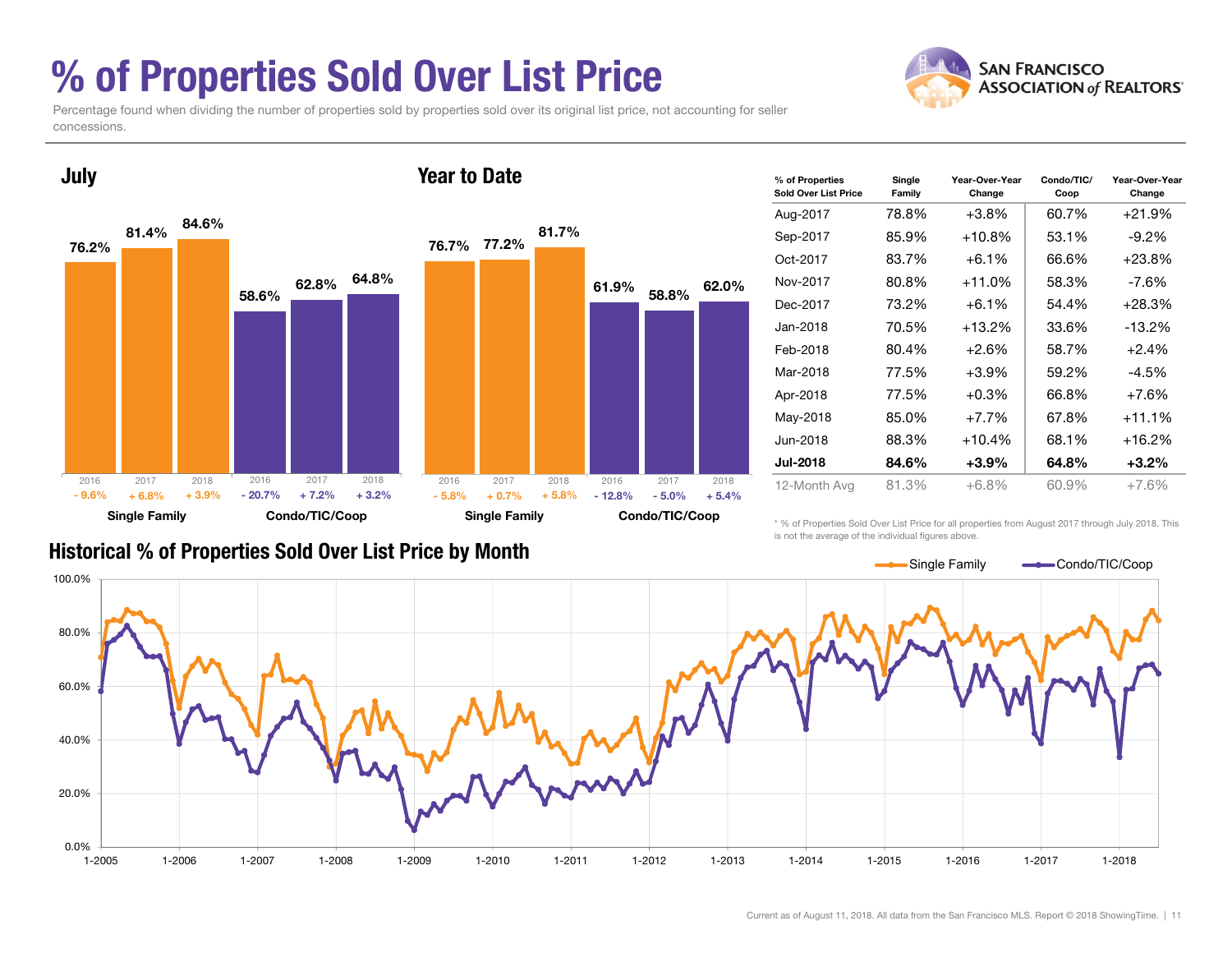### % of List Price Received

July



Percentage found when dividing a property's sales price by its most recent list price, then taking the average for all properties sold in a given month, not accounting for seller concessions.



| % of List Price<br>Received | Single<br>Family | Year-Over-Year<br>Change | Condo/TIC/<br>Coop | Year-Over-Year<br>Change |
|-----------------------------|------------------|--------------------------|--------------------|--------------------------|
| Aug-2017                    | 115.5%           | $+3.6\%$                 | 105.7%             | $+2.7%$                  |
| Sep-2017                    | 116.3%           | $+5.0%$                  | 104.8%             | $+0.5%$                  |
| Oct-2017                    | 115.6%           | $+4.0%$                  | 106.6%             | $+2.3%$                  |
| Nov-2017                    | 115.5%           | $+5.9%$                  | 104.5%             | $-0.1%$                  |
| Dec-2017                    | 114.3%           | $+5.4\%$                 | 103.8%             | $+2.3%$                  |
| Jan-2018                    | 112.3%           | $+4.4%$                  | 101.7%             | $+0.3%$                  |
| Feb-2018                    | 115.8%           | $+1.8%$                  | 105.1%             | $+1.2%$                  |
| Mar-2018                    | 117.5%           | $+4.5%$                  | 107.1%             | $+2.1%$                  |
| Apr-2018                    | 119.2%           | $+3.3%$                  | 108.9%             | $+3.6%$                  |
| May-2018                    | 119.5%           | $+3.6\%$                 | 108.4%             | $+2.8%$                  |
| Jun-2018                    | 120.1%           | $+2.8%$                  | 107.4%             | $+1.5%$                  |
| <b>Jul-2018</b>             | 116.9%           | $-0.2\%$                 | 107.4%             | $+1.3%$                  |
| 12-Month Avg*               | 116.9%           | +3.7%                    | 106.3%             | $+1.9%$                  |

#### Historical % of List Price Received by Month

\* % of List Price Received for all properties from August 2017 through July 2018. This is not the average of the individual figures above.



#### Year to Date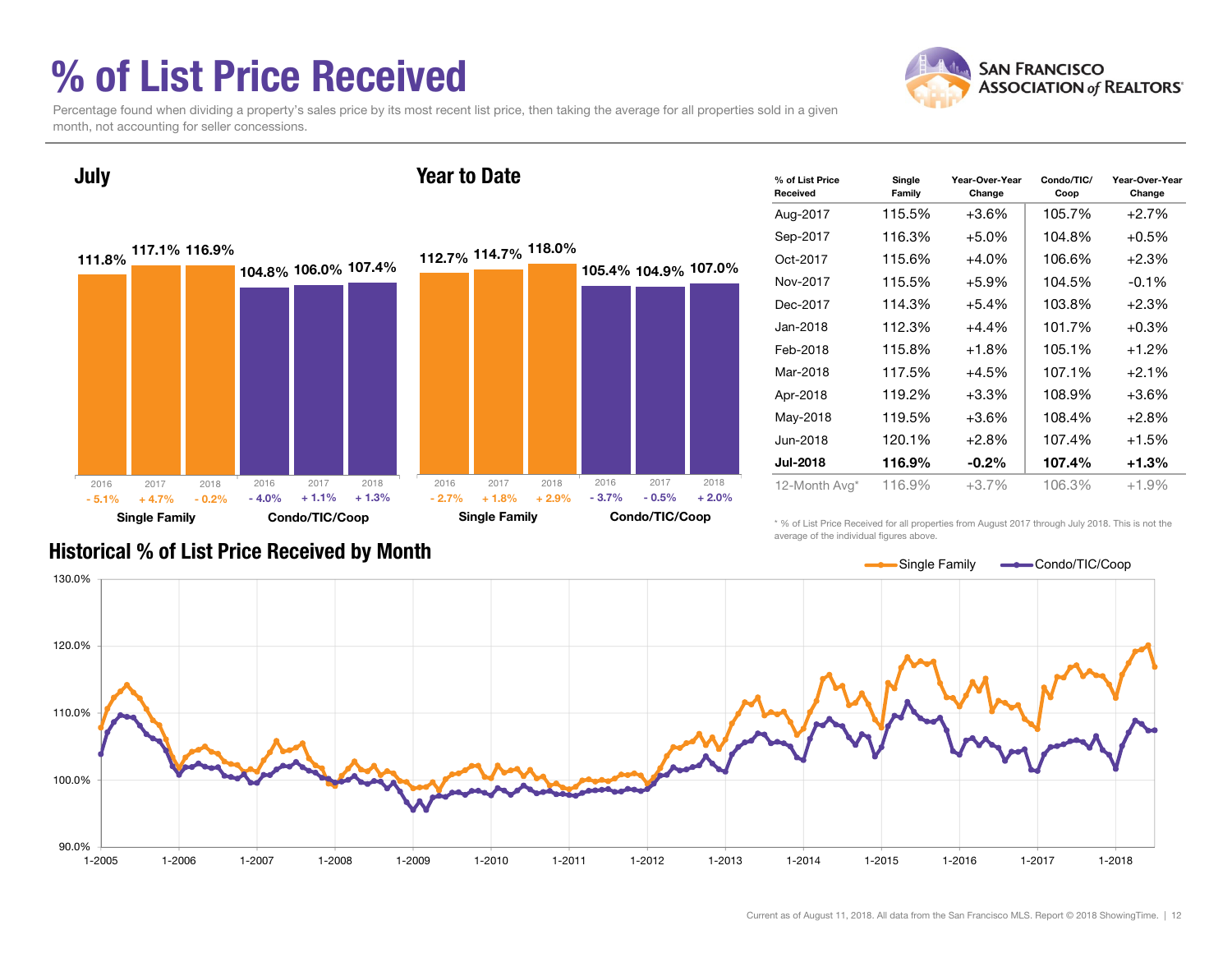### Housing Affordability Ratio

**SAN FRANCISCO ASSOCIATION of REALTORS'** 

This index measures housing affordability for the region. For example, an index of 120 means the median household income is 120% of what is necessary to qualify for the median-priced home under prevailing interest rates. A higher number means greater affordability.





| <b>Affordability Ratio</b> | Single<br>Family | Year-Over-Year<br>Change | Condo/TIC/<br>Coop | Year-Over-Year<br>Change |  |
|----------------------------|------------------|--------------------------|--------------------|--------------------------|--|
| Aug-2017                   | 38               | $-11.6%$                 | 52                 | -11.9%                   |  |
| Sep-2017                   | 39               | $-11.4%$                 | 55                 | $-9.8\%$                 |  |
| Oct-2017                   | 32               | $-17.9%$                 | 52                 | $-7.1\%$                 |  |
| Nov-2017                   | 35               | $-7.9\%$                 | 49                 | $-12.5%$                 |  |
| Dec-2017                   | 35               | $-7.9\%$                 | 53                 | $-5.4%$                  |  |
| Jan-2018                   | 37               | $-5.1%$                  | 52                 | $-7.1\%$                 |  |
| Feb-2018                   | 29               | $-25.6%$                 | 53                 | $+8.2%$                  |  |
| Mar-2018                   | 29               | $-21.6%$                 | 46                 | $-9.8\%$                 |  |
| Apr-2018                   | 29               | $-21.6%$                 | 45                 | $-16.7%$                 |  |
| May-2018                   | 30               | $-14.3%$                 | 44                 | $-13.7%$                 |  |
| Jun-2018                   | 30               | $-14.3%$                 | 48                 | $-9.4%$                  |  |
| <b>Jul-2018</b>            | 30               | -18.9%                   | 48                 | $-7.7\%$                 |  |
| 12-Month Avg*              | 33               | $-21.7%$                 | 38                 | $-12.0%$                 |  |

Historical Housing Affordability Ratio by Month

\* Affordability Ratio for all properties from August 2017 through July 2018. This is not the average of the individual figures above.



Current as of August 11, 2018. All data from the San Francisco MLS. Report © 2018 ShowingTime. | 13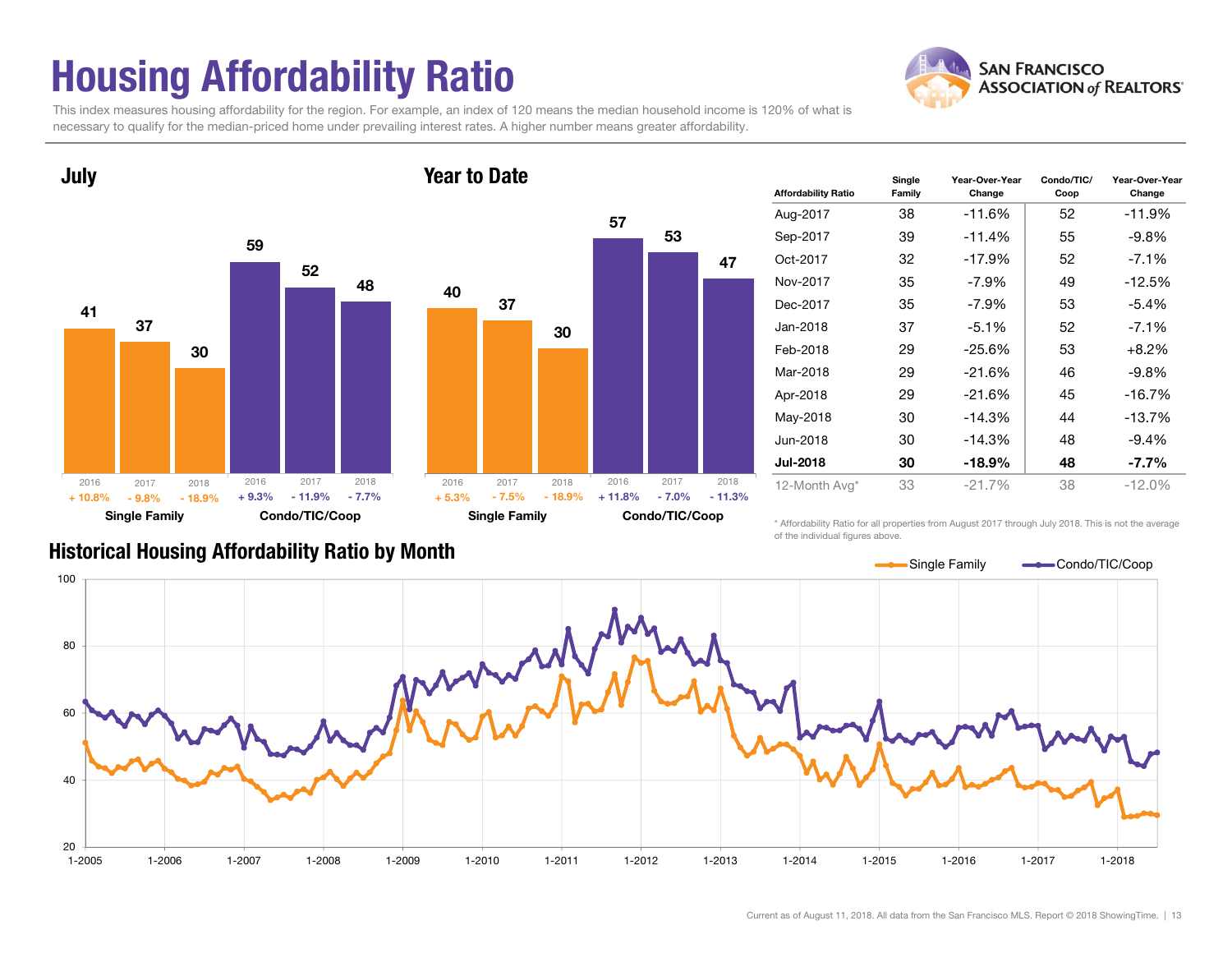### Months Supply of Inventory



Condo/TIC/ Coop

Year-Over-Year Change

The inventory of homes for sale at the end of a given month, divided by the average monthly pending sales from the last 12 months.



#### Historical Months Supply of Inventory by Month

\* Months Supply for all properties from August 2017 through July 2018. This is not the average of the individual figures above.

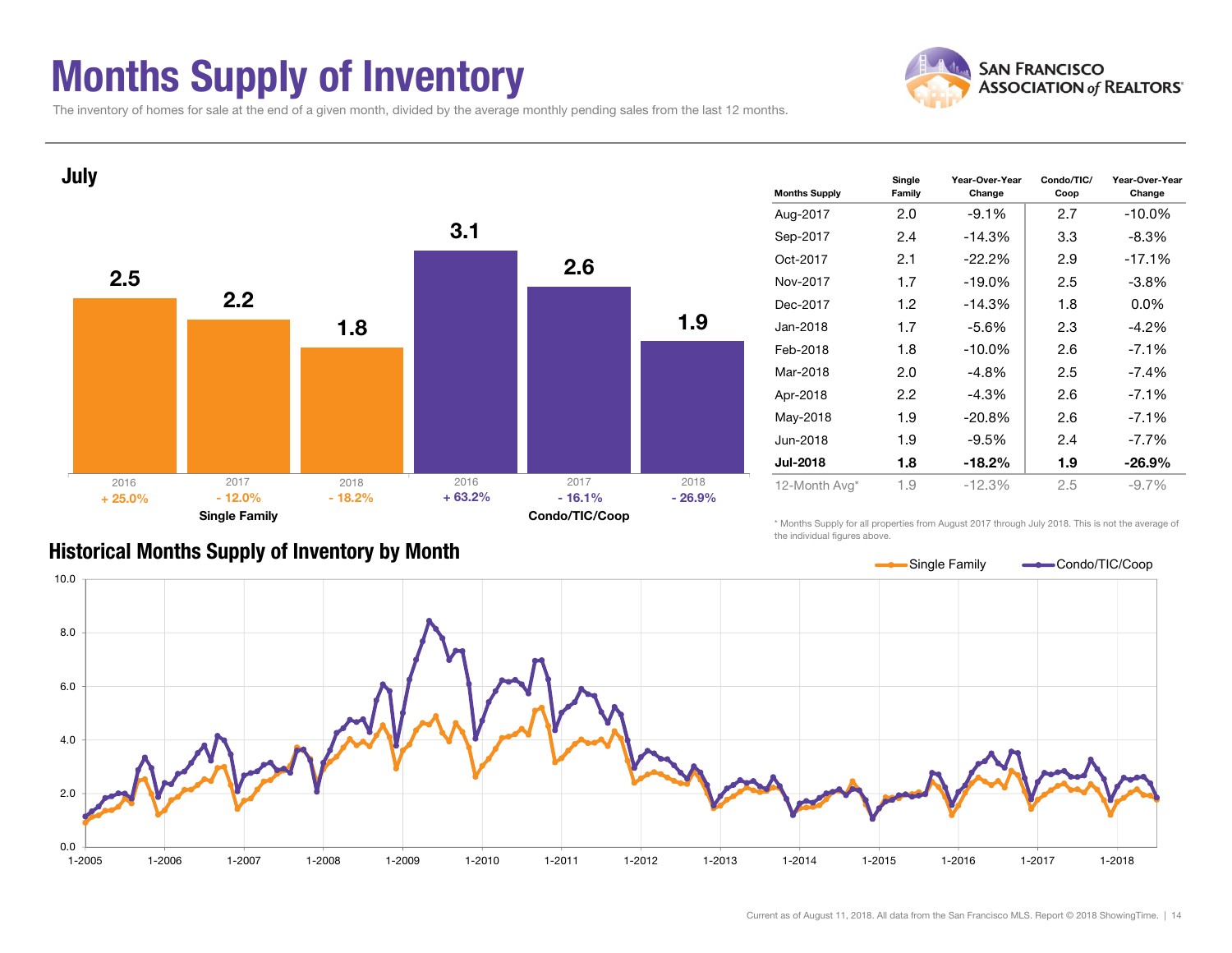### All Properties Activity Overview

Key metrics by report month and for year-to-date (YTD) starting from the first of the year.